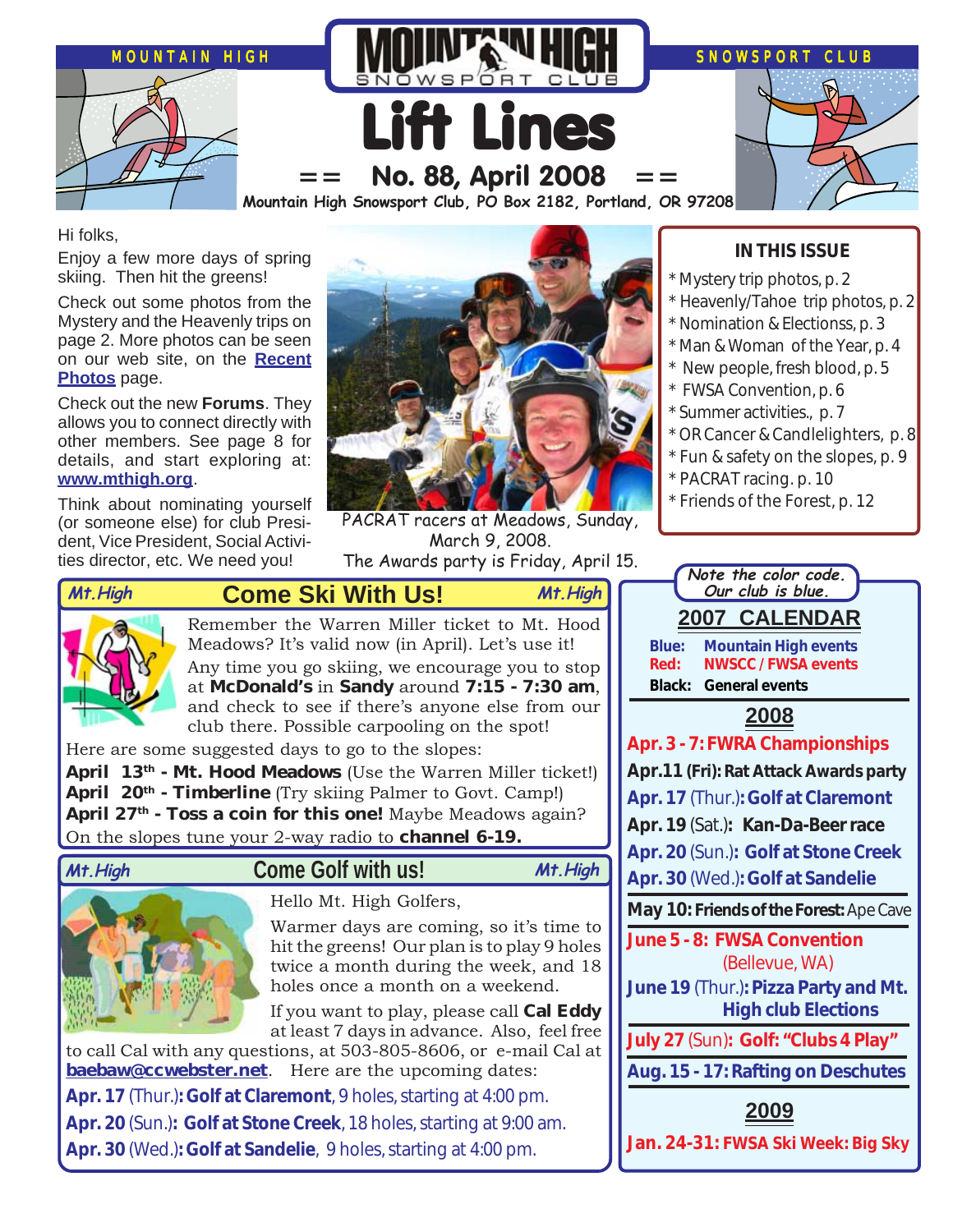# page 2 Lift Lines 88, April 2008

### MOUNTAIN HIGH **Recent Trips** SNOWSPORT CLUB

# **Mystery Trip**

**March 14 - 16, 2008.** By now, you probably already know the Mystery trip was toWhite Pass, Washington, where they now have a new express quad chairlift.. We stayed at the Cowliz River Lodge in Packwood, about 25 minutes away, and had two great days of skiing, including a couple of inches of fresh snow on the first day. About 36 people participated (including several new members). Some people, like Deirdre, skied ungroomed moguled black diamond runs for the first time ever! Some went into the trees, But mostly, we enjoyed easy, long cruisers.



Phil, Terry, Linda, Kurt, Chuck, Steve, Emilio, Wally, Bruce, Bill, Jack, Patty, Gareth, Deirdre, Marv



Synchronized skiing at White Pass (Deirdre, Elaine, Lisa, Chuck)

Synchronized skiing





# **Heavenly / Lake Tahoe**

**March 29 - April 3, 2008.** This was a comfortable, intimate little group of only 11 people in 2 condos, right by the lake. We skied 2 days at Heavenly (where we saw a pond skimming contest), and then one day at Alpine Meadows, and one day at Sierra at Tahoe (where some of us ended up in jail -- see photo). According to Mark Twain, "To obtain the air that angels breathe, you must go to Tahoe." We'll sure do it again!



More photos will soon be posted at **[www.mthigh.org/PhotosRecent.htm](http://www.mthigh.org/PhotosRecent.htm)**.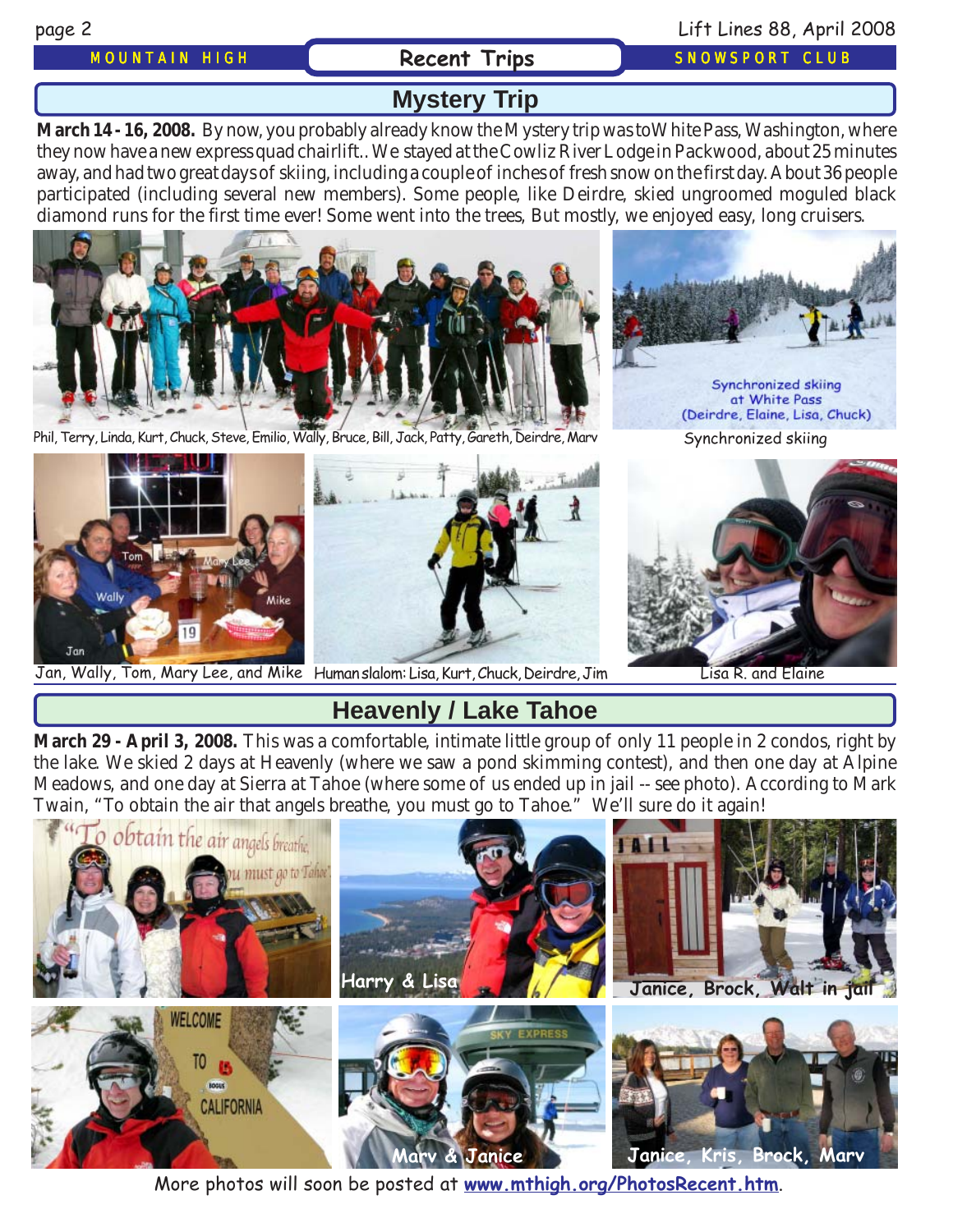# MOUNTAIN HIGH

## **Upcoming Events** SNOWSPORT CLUB

# **It's Mt. High Election Time!!**



Can you spare a few hours during the year to help create the fun for next year? This is your chance to participate and make a difference. We will have club elections during our Pizza Party on June 19, 2008.

WH0 - Nominate **YOURSELF** or **OTHER MEMBERS** Ask your friends in the club if they are interested. The only requirement is that the nominee must be an active member of the club in good standing for 1 year.

WHEN – Submit names by **JUNE 1, 2008**

HOW - Send nominations by email to **Elaine Bock [seawitchpdx@aol.com](mailto:seawitchpdx@aol.com)** in the following format

- **\*** Position for which the person / yourself is being nominated
- **\*** Your name (if self-nominating) or of the person being nominated
- **\*** If nominating someone other than yourself, your name

**PRESIDENT:** The President shall be the CEO of the Club, shall chair the Board of Directors, shall preside over BOD and business meetings, may appoint additional Directors, shall delegate duties to officers, directors and committees as necessary, attend monthly meetings. – **Estimated average time per month: 5 hours plus meeting**

**VICE PRESIDENT:** The Vice President shall perform the duties of the President in the absence or inability of the President to act, shall be the liaison between the President and committees, attend monthly meetings – **Estimated average time per month 2 hours plus meeting.**

**TREASURER:** The Treasurer shall have custody (on behalf and in the name of the Club) of all funds and all items of value that may come into Club's possession, keep complete records of funds, give financial reports at or before all regular Board meetings and at the annual meeting, be responsible for the management of all financial programs, make Club's billings, provide basic budget information, pick up club's mail at the P.O. Box., attend monthly meetings. – **Estimated average time per month: 5 hours plus meeting.**

**SECRETARY:** The Secretary shall take minutes, type and distribute these minutes at or before all Board Meetings except committee meetings. – **Estimated average time per month: 3 hours plus meeting.**

*Estimated Average time* – During the winter months, more time may be required than during the summer months.

**Questions?** Contact the Elections Committee

**Elaine Bock** – **s[eawitchpdx@aol.com](mailto:seawitchpdx@aol.com) Sue Snelling** - **o[ptomistsue@comcast.net](mailto:OptomistSue@comcast.net) Diane Zhitlovsky** – **[dianezhi@hotmail.com](mailto:dianezhi@hotmail.com)**

We want YOU!!!

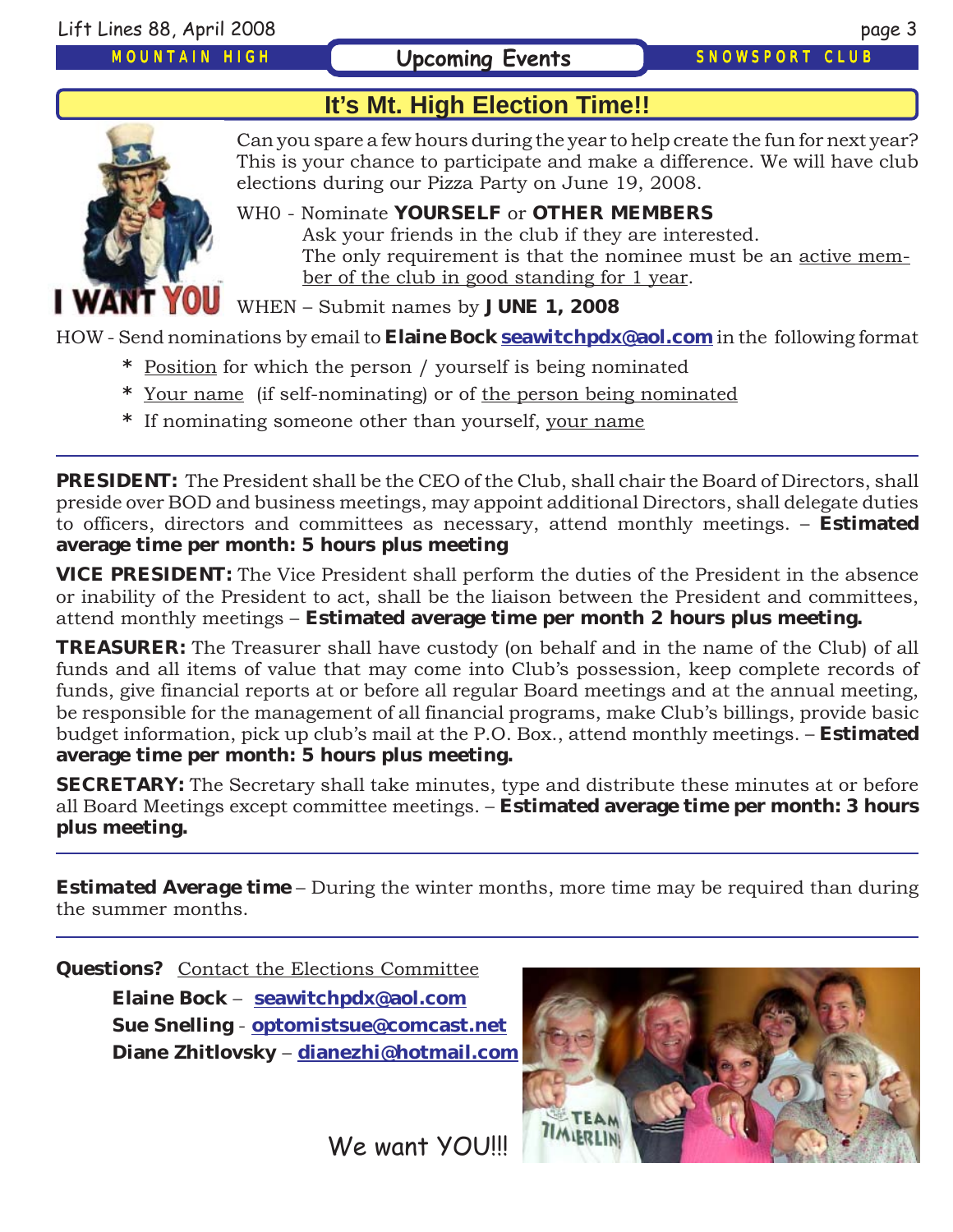# MOUNTAIN HIGH **Our club, Our Council** SNOWSPORT CLUB

page 4 Lift Lines 88, April 2008

# **NW SCC Man of the Year**



**Gary Stevenson** is the President of the Mountain High club (and we DID nominate him last year!), but this year, he was nominated by the Skiyente Ski Club.

Gary has also been the master of ceremonies at PACRAT racing events for as long as we can remember.

# **NWSCC Woman of the Year**



**Sheri Parshall** is the Vicepresident of the Skiyente Ski Club. Also very active member of the NW Ski Club Council, and an organizer of the upcoming Far West Ski Association Convention.

# **Mt. High Man & Woman of the Year**

Every year, we honor 2 people who have contributed to the club and to our sport. Some of the past honorees:

2008: Jack Folliard Elaine Bock

2007: Gary Stevenson Linda McGavin 2006: Gordon Lusk Linda McGavin

2005: Terry White Debbi Kor

2004: Emilio Trampuz Debbi Kor

2003: Emilio Trampuz Debbi Kor

2002: Emilio Trampuz Debbi Kor

Our 2 nominees this year did not win at the NW Council level, but they are still our club's winners. The NWSCC winners will now "compete" for the Far West Man & Woman of the Year, at the FWSA Convention .

# **The Club Needs You**

Please remember that on top of the few official club officers' postions that will be voted for, we also need many other volunteers to help in less official positions, which are no less important. Hey, even the newsletter editor is only an "unofficial" position!

We also need **you** to get involved with the club and contribute in any way you can. Come to our monthly planning meetings and help us run the club smoothly. Here are some needs:

1. **Membership Benefits director**. Someone to update our benefits list, check to see if last year's offers are still valid, etc.

2. **Entertainment coordinator**. Someone to plan for guest speakers, audio/video presentations and other suitable content for meetings / parties.

3. **Social Activities director.** To plan and organize social functions, parties, TGIFs, bowling, movies, dinners. This could be divided among several people, each taking care of only one or two events. You could organize just one party per year, or a TGIF gathering, or a hike, a bike ride, a dinner outing, etc.

# **Club logo**



You can order any of these items imprinted with our club's logo, or the Ski Oregon logo:

**\* T-shirt** (\$10),

**\* Short sleeve polo** (\$16),

**\* Long-sleeve polo** (\$18),

\* **80% cotton 1/4 zip sweatshirt** (\$25), soft & suaded, in Red, Yellow, Mediterranean Blue, Navy, or Athletic Heather (light gray). Sizes: S - 3XL.

**\* R-Tek polyestes 1/4 zip fleece** (\$30).

Most are available in yellow, royal blue, red, navy, and black. Ask about other colors. Choice of pocket-sized logo, or full-chest size (printed on front or back).

Order from Emilio 1-503-378-0171, **[info@mthigh.org](mailto:info@mthigh.org)**.

Please print the Garment Order Form at: **[www.mthigh.org/Documents/Order-Form-Ski.pdf](http://www.mthigh.org/Documents/Order-Form-Ski.pdf)**



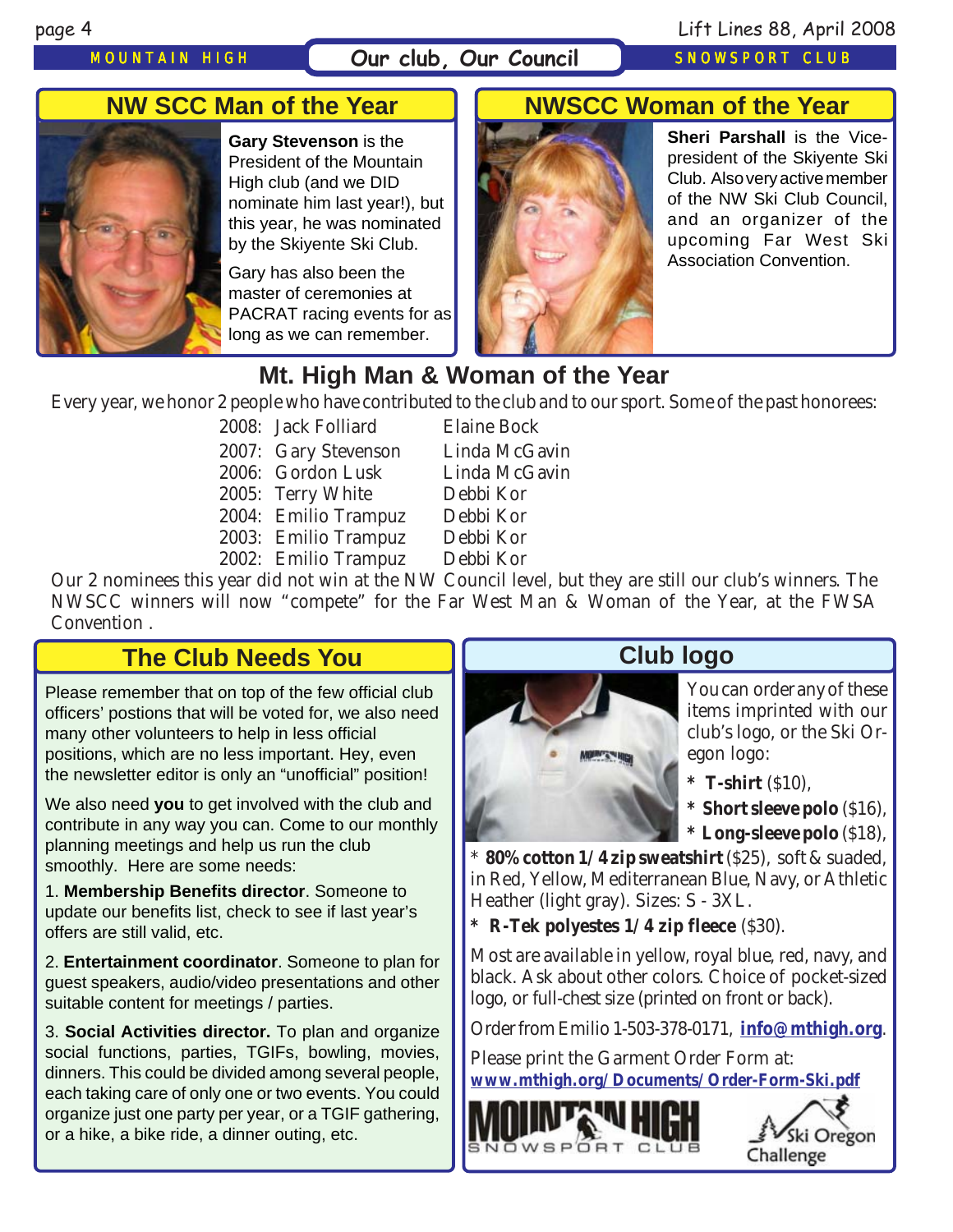## MOUNTAIN HIGH

# Our club SNOWSPORT CLUB

# **Pizza Party / Elections Mt.High Mt.High**



6:30 pm at the Round Table Pizza, 10070 SW Barbur Blvd., near Capitol Hwy. (by McDonald's).

Everybody is invited! Come meet other club members, check out what's new.

Included:

- \* Slide show / video of some recent ski trips.
- \* Socialize, mingle with other club members.

\* The pizza is free (on the club), but buy your own drink.

\* Participate in electing our new President and other club officers. So far, we have the following candidates:

| President:                 | <b>Terry White</b> |
|----------------------------|--------------------|
| Vice-President: Gordy Lusk |                    |
| Secretary:                 | Diane Zhitlovsky   |
| Treasurer:                 | Sandi Dykstra      |
|                            |                    |

See page 3 for more information.

# **Mt. High The club that Really Skis!**



**Bill Maltby** who lives in Nine Mile Falls, near Spokane, WA, is one of our most distant club members. He joined us on the trip to Val d'Isere (France) in 2006, and this year, he joined us on the Mystery (White Pass) trip.

After the trip, he wrote us the following message:

Linda and Emilio,

Thanks again for letting me join the Mt. High trip to White Pass. I really enjoy going on trips with the Mt. High group. Everyone is friendly. And best of all, they actually ski. Seems like many groups do two runs and head for the bar.

Hope to see you again on a trip.

Bill Maltby

Thanks, Bill, we hope yo see you too! And, yes, it's our emphasis on skiing that makes our club special!

# **Mt. High Membership Director**



**Elaine Bock** has volunteered to be our Membership Director. We have not formally had a position like this in the club so far. Elaine pretty much created it, and has some new ideas.

The goal is to welcome new members to the club, provide a contact person for new members, guide them through the

initial period, introduce them to other club members, show them around, invite them to parties and ski outings, make them feel part of the family.

Thanks, Elaine, for offering this great service to the club. No wonder we elected you our Woman of the Year!



# **New Secretary**



**Diane Zhitlovsky** is running for Secretary, but she is in fact already our acting Secretary!

Since Sue Snelling expressed a desire to lessen her involvement with the club, in part because her work schedule prevents her from attending many of our monthly

meetings, Diane offered to step in, and has already acted as our club Secretary, keeping the Minutes at our past two meetings.

 So far, we are pretty ecstatic about Diane. She brought her trusty laptop to the meetings and showed us she is all business. Her Minutes are well organized, highly readable, and very helpful to your Newsletter editor and other club officers, to ensure that nothing gets overlooked. Dinae provides everyone an highlighted "**Action**" item, so they don't forget what they need to do before our next meeting.

She is a very promising candidate for our next Woman of the Year!



The "New people - Fresh blood" campaign is under way!!!!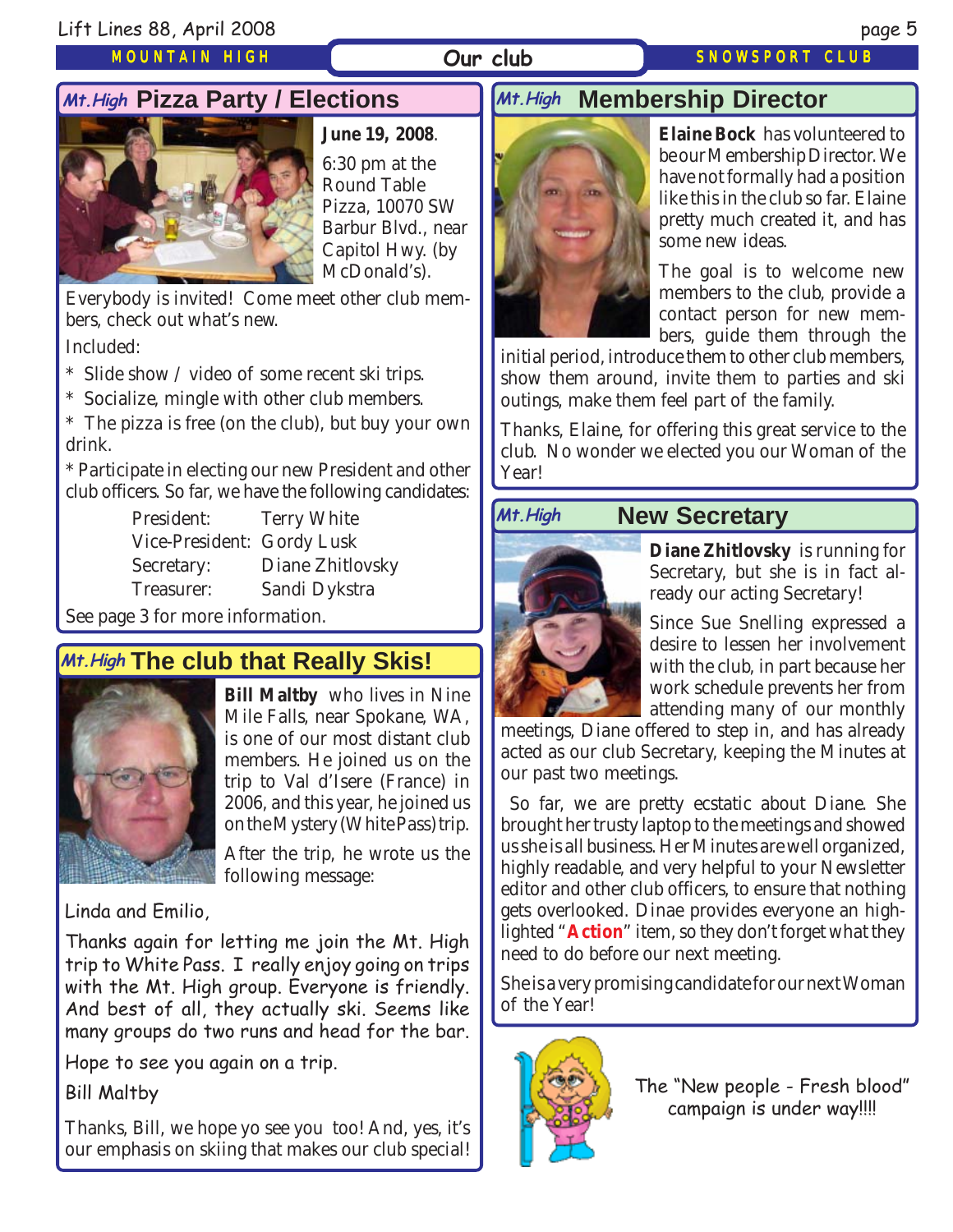# MOUNTAIN HIGH **Far West Ski Association** SNOWSPORT CLUB

page 6 Lift Lines 88, April 2008

# **Far West Convention - June 5 - 8, 2008**

Volunteers and participants are needed for the **FWSA Convention**, coming up in Bellevue, WA, **June 5 - 8, 2008**. The Convention is being hosted by our very own NW Ski Club Council. Let's all help!

we are part of the **NW Ski Club Council**, ... but also of

the **Far West Ski Association**, which encompasses eleven Councils in Arizona, California, Colorado, Idaho, Montana, Nevada, New Mexico, Oregon, Washington and Utah.

**FWSA** represents all our local ski clubs, and organizes at least 3 trips every year:

1) the FWSA Ski Week (at Whistler this winter; Big Sky next year);

2) the FWSA International Ski Week (usually in Europe);

3) an International Summer trip (like a trip to China last year, or the Alaska Cruise this year).

FWSA also organizes a number of **club competitions** — for best Newsletter, best Web site, Outstanding club, Safety person of the year, Man and Woman of the year, etc. Awards are given at the annual Convention in June.

A big part of the Convention is a **Travel Symposium**, where club members can meet with dozens of Ski



Industry representatives and plan future ski trips.

There is also a **fun** component, in the form of a Pub crawl, Golf and Tennis tournaments, kayaking, etc.

A number of **ski celebrities** are usually present. In the past, we had several of Olympic ski champions, some extreme skiers, some founders of famous ski areas, the initiator/founder of the Oregon Cancer Ski Out (Larry

> Chadwick), and more. There are some rumors that we might see Warren Miller this year, or the Mahre brothers, or the people who make K2 skis.

> So, be part of history, and come attend the Convention in Bellevue, WA. Each year, a different Ski Club Council undertakes the responsibility for organizing the Convention, and this year it is the NW Ski Club Council's turn. That's all of us, NW people!

> **Volunteers** are needed to help with a variety of events during the 3-day

for specific needs. To volunteer, contact **Diane Hicks** at: diane.hicks@horizonair.com.

See more info about the Convention at: http://www.fwsa.org/page/page/689570.htm

To register for the Convention as our club's delegate, please send in your registration fee (**\$135**) to Mountain High, using our Dough Transmittal Form, by April 30.

# **Mountain High entry in Outstanding Club Competition**



Our Mountain High club has entered the "Outstanding Club" competition.

This year, the entries have to be presented in the form of **3-ring binders** containing short presentations of our various activities (On the snow activities, Promoting the sport of skiing, Charity events - such as the Oregon Cancer Ski Out, Social activities, etc.)

It would be great if **every member of our club submitted a page**, illustrating some fun aspect of our club, some activity in which you participated, etc. Preferably, include at least one photo. Or a collage of photos. Personalize it

with your own photo. Let's show them this club has a lot of active members! Think about it. Send all entries to Emilio Trampuz, Emilio2000@earthlink.net. Or mail your contribution to Emilio Trampuz, 4742 Liberty Rd. S., #296, Salem OR 97402.

Let's win that Outstanding Club title!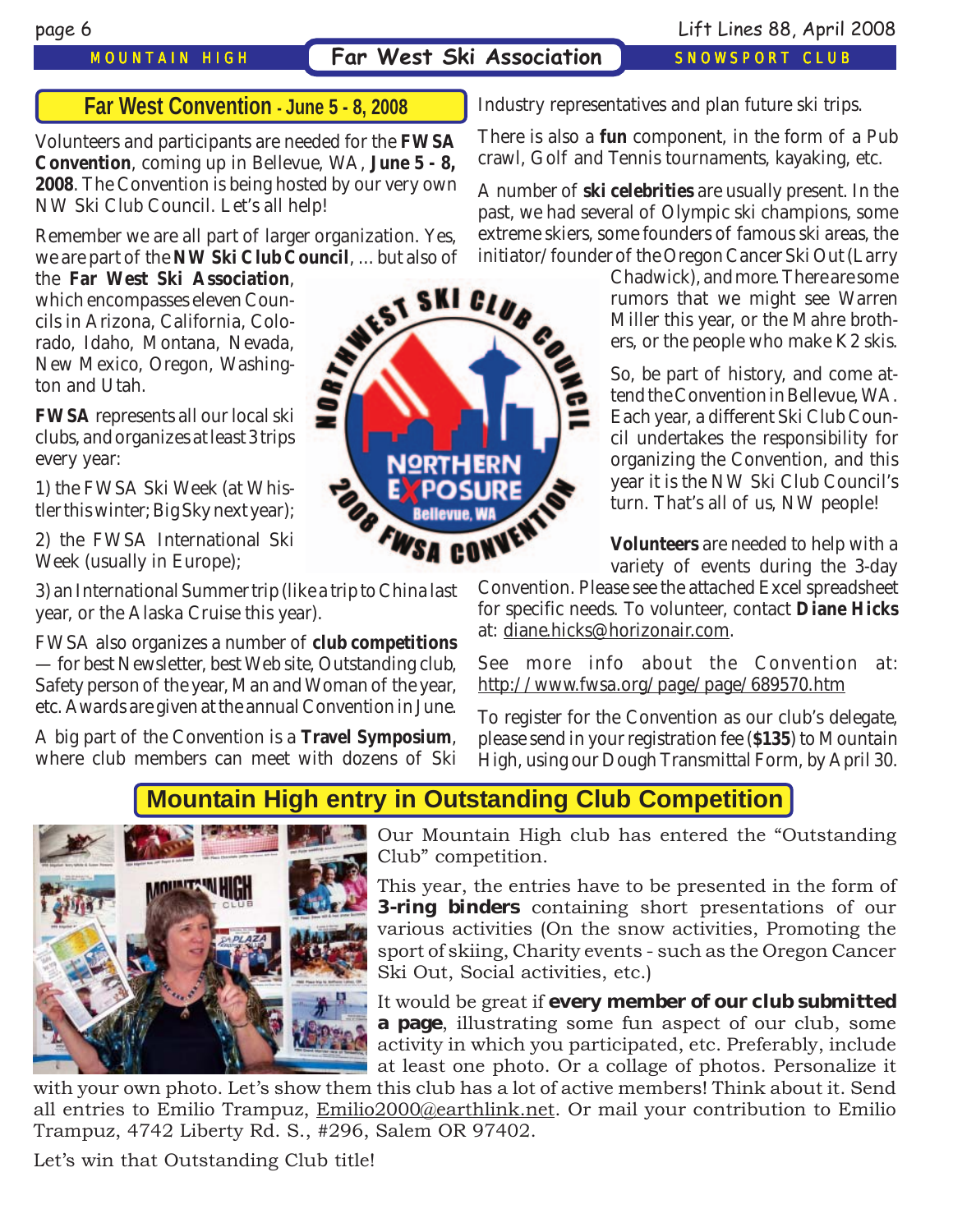# MOUNTAIN HIGH

# Summer Activities **SNOWSPORT CLUB**

# **Kan-da-Beer**

# **April 19, 2008.** (Saturday)

 Fun Race down Glade Trail, sponsored by the Schnee Vogeli Ski Club.

SVSC would like to invite all Mt. High members to join them for this fun day of skiing, partying, and general fun with your Mountain Buddies. Come alone and meet new friends, or come as your "Pac-Rat" team and show us what-yougot. Any questions contact any SVSC guy or Gordy: gordylusk@hotmail.com.

\$10.- Donation to SVSC for the race, and BBQ.

A salad, HDO, or desert will be gratefully appreciated.

A portion of the donation will go to the Ht. Hood Ski Patrol…

### **To participate:**

• Bring 3, 12-oz. Cans of the beverage of your choice…

• Meet at the gate to the Glade trail (out of bounds) near the bottom of the Stormin Norman lift at Timberline at 11:00 AM… Or stay tuned for transportation from Govie. "Provided by SVSC"

• We will stager the start down the Glade Trail with participants leaving every 30 seconds…

• To start you will open and drink one of your beverages, start down the trail, Half way down you will stop at a designated spot and drink your second beverage, At the finish line (3+ miles down the Glade Trail) you will drink your 3rd beverage and your time will be registered…

• After all participants have finished we will go to Lous-Q (behind the old General Store for a BBQ… and "PARTY-ONNNNNN"

### **Mt.High**



The **April** dates are:

**Apr. 17** (Thur.)**: 9 holes at Claremont,** starting at **4 pm Apr. 20** (Sun.)**: 18 holes at Stone Creek,** starting at **9:00 am. Apr. 30** (Wed.)**: 9 holes at Sandelie,** starting a**t 4:00 pm.**

 **Golf**

### **2008 Deschutes River Raft Weekend Mt. High**



## **Aug 15-17, 2008**.

This has become an annual tradition for our club. A weekend of rafting and frolicking in the sun on the Deschutes River at Maupin, OR.

 $\bigoplus$ 

**Contact Gordy: 503-804-8363 or [GordyLusk@hotmail.](mailto:gordylusk@hotmail.com)**

Reservation and payment must be received by July 15st. (or don't show up)

Cancelation Date is August 1st.

# **Trip includes:**

**Camping:** Thursday, Friday and Saturday night in Maupin City Park...

RV space available for an additional \$20.00 a night.

Camp sites, near bathroom in main park.

**Rafting:** (Row, Paddle or just ride) Friday and Saturday... We'll provide the rafts.

**Saturday night diner:** Chicken and ribs provided by Mt. High. **Camp, raft, dinner** = **\$85.00 pp,** (Non Members \$100.00)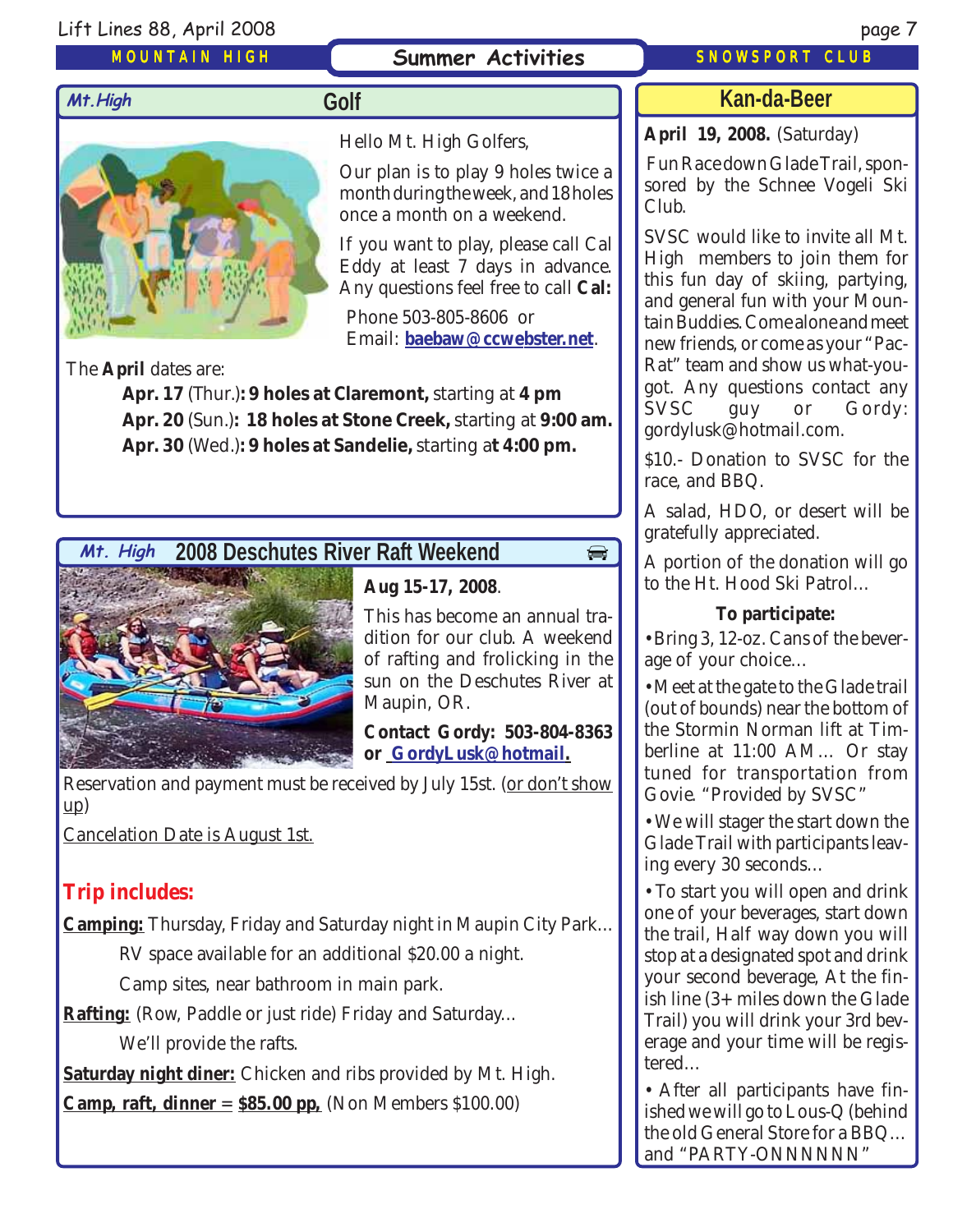# MOUNTAIN HIGH **Our club** SNOWSPORT CLUB

# **Thanks from Oregon Cancer Ski Out**



March 20, 2008

Dear Mt. High Ski Club Members and PACRAT Members:

On behalf of the Board of Directors of Oregon Cancer Ski Out, I want to extend our sincere thanks for your participation in our 20th Annual Ski out. It is only because of your faithfulness to the mission of the Ski Out that we continue after 20 years.

Thanks again for your support, which allows us to donate to the OSHU Cancer Center, Willamette Falls Hospice and Hospice of the Gorge together with Candlelighters. It is our expectation that this years donations will exceed any year to date and bring our total giving close to \$560,000 overall.

Mt High and PACRATS by far had most teams and participatants.

Thanks again. We are all looking forward to seeing all of you back next year.

With Best regards, R. G. Woolley, Director Secretary/Treasurer, OCSO [rgwoolley@comcast.net](mailto:rgwoolley@comcast.net||)



Child team on the Mt. High **[EVENTS](http://www.mthigh.org/Events.htm#Cycle_Oregon)** page. For further info, please contact Dick Hartung Candlelighters RFAC committee [dhartung@lhlhomes.com](mailto:dhartung@lhlhomes.com) or 503-348-3000.



Check out our Forums /Google Groups on our web site. We have two Google Groups, or two forums (one for all members, and one for mid-week skiers). Feel free to join one or both. To make the most of it, don't just browse, but join the group.

It's a whole new way to communicate. No longer do you need to ask Emilio to forward some message to all club members. Now you can send a message to the Group, and everyone will receive it.

## For example, ask if anyone wants to go skiing next weekend. Or carpool? Or tell people about that

pair of skis you want to sell. Or ask

**Our Forums / Email Groups**

people how best to wax your skis. And you don't have to keep visitng the Forum to see if anyone has replied. The reply will arrive in your email Inbox. Magic!

But, for this to work, you must first join the Group.

# **HOW TO JOIN THE GROUP:**

1. Click on one of the two new "**Forum**" buttons on our web site.

2. Click on "**Join this group**" (in the right-most column).

3. Enter your name, email address, and a password. Set your preferences. Done! Start using the group. The new forums have many neat features, such as being able to post photos. Also, we can set our own preferences on how to receive emails from the group.

a) Each email individually, or:

b) As a daily digest, one per day, or

c) No email at all. Just read the messages on the web site. But, then you will not be notified when new messages arrive.

## **USING THE GROUP**

You can send messages in 2 ways:

1. Post messages **online**, in the Forum on the "discussions" page. Click on the "New post" button. Or "reply" to an existing message.

2. Send an **email** to the whole group MtHigh@googlegroups.com or MtHigh-midweek@googlegroups.com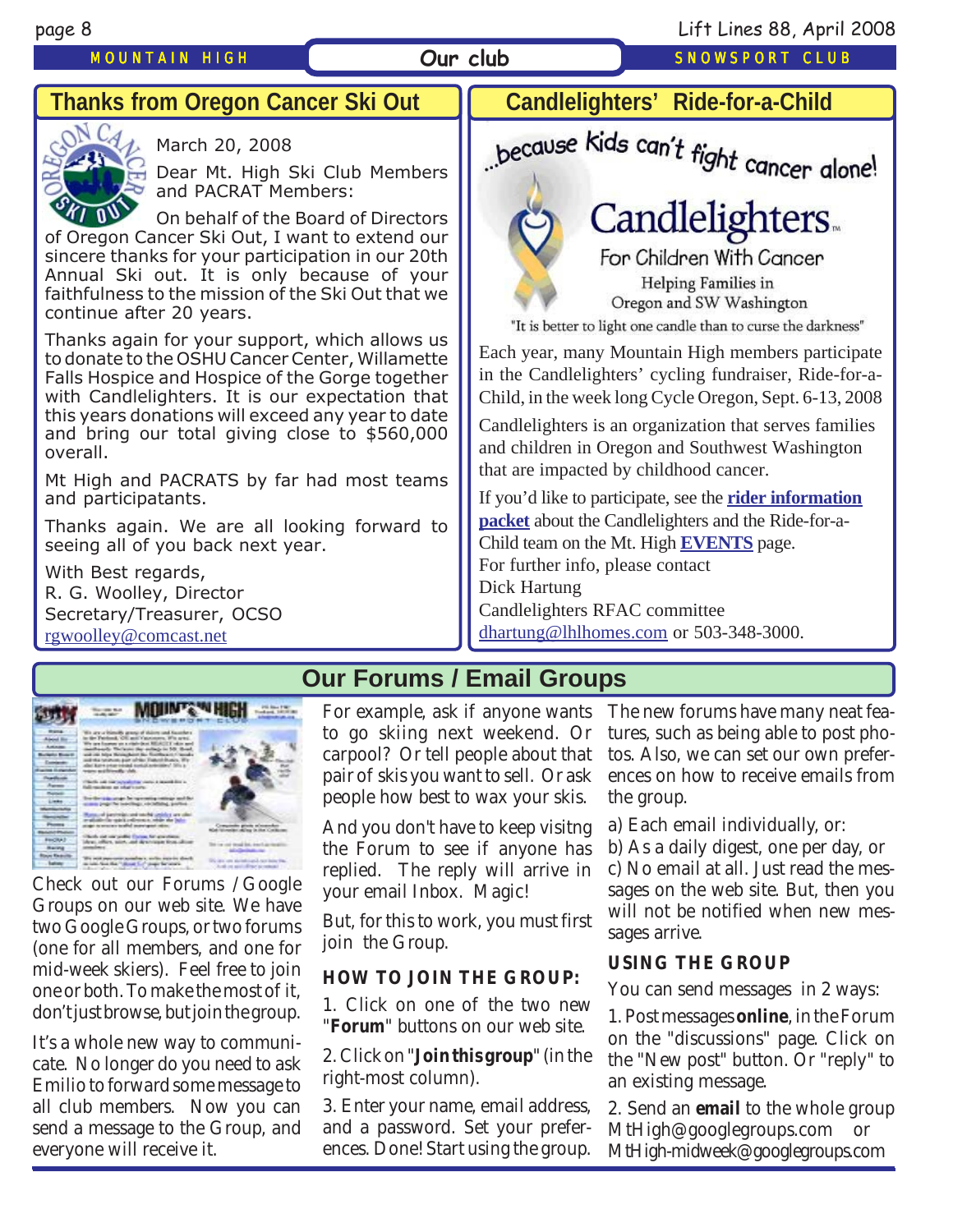### MOUNTAIN HIGH

# **Safety Turning around obstacles = Fun on the slopes** Safety

The idea is to ask and encourage resorts to make the slopes **safer** and **more fun** by providing more opportunities for us to practice **controlled turning,** by simply setting up a variety of **fun obstacles** on the slopes. This could be done in any number of ways (trees, cones, whisker gates, etc.)

It is great to see that more and more ski areas are implementing such ideas. Here are some recently witnessed examples:



# **Orange Cones**

We saw them at **Alpine Meadows** in April 2008. Someone had set up a fun course and it was open to everyone. We had such a blast running the gates that we forgot to take pictures, so we are using this photo from Warner Canyon instead.

Safety SNOWSPORT CLUB

At **Warner Canyon** (Oregon), we set up the cones ourselves (after obtaining permission from the ski area), so that one doesn't quite count. But the one at Alpine Meadows (at Tahoe) was set up without any input from us.

## **Trees**

**Heavenly** at Tahoe announced three new trails with trees for this 2007/2008 season. The three are set up for different skill levels.

The Pines (pictured) is the easiest. It's a groomed run with some trees as "islands".

The Bohemian Grove is supposed to be a more advanced version of the same, with more trees.

Finally, the Nevada Woods is a typical forest, with ungroomed snow, but with thinned out trees.

This is very commendable, but we couldn't find the Bohemian Grove. It seems to be a seemless part of Nevada Woods. Maybe the announcement was premature.

# **Fun trails**

At **Sierra at Tahoe**, we enjoyed a visit to a "mining town" on the slopes, complete with a tunnel you could ski through, a saloon, and a jail. It's fun, people stop, take pictures, spending more time on the slopes and less in the lift line.

Similar fun stuff was seen at **Vail** and **Beaver Creek** a few years ago, and also at **Buttermilk** and **Snowmass** this year. These "fun trails" are usually hidden in the trees between marked trails, but are often not marked themselves on the trail map, because they are temporary. Many skiers miss them completely becasue they ski too fast right past the entrances to these fun trails Seek them out at your ski area!.

For more ideas, and the whole vision of safer skiing in the 21st century, see our web site at: **[www.mthigh.org/Vision.htm](http://www.mthigh.org/Vision.htm)**.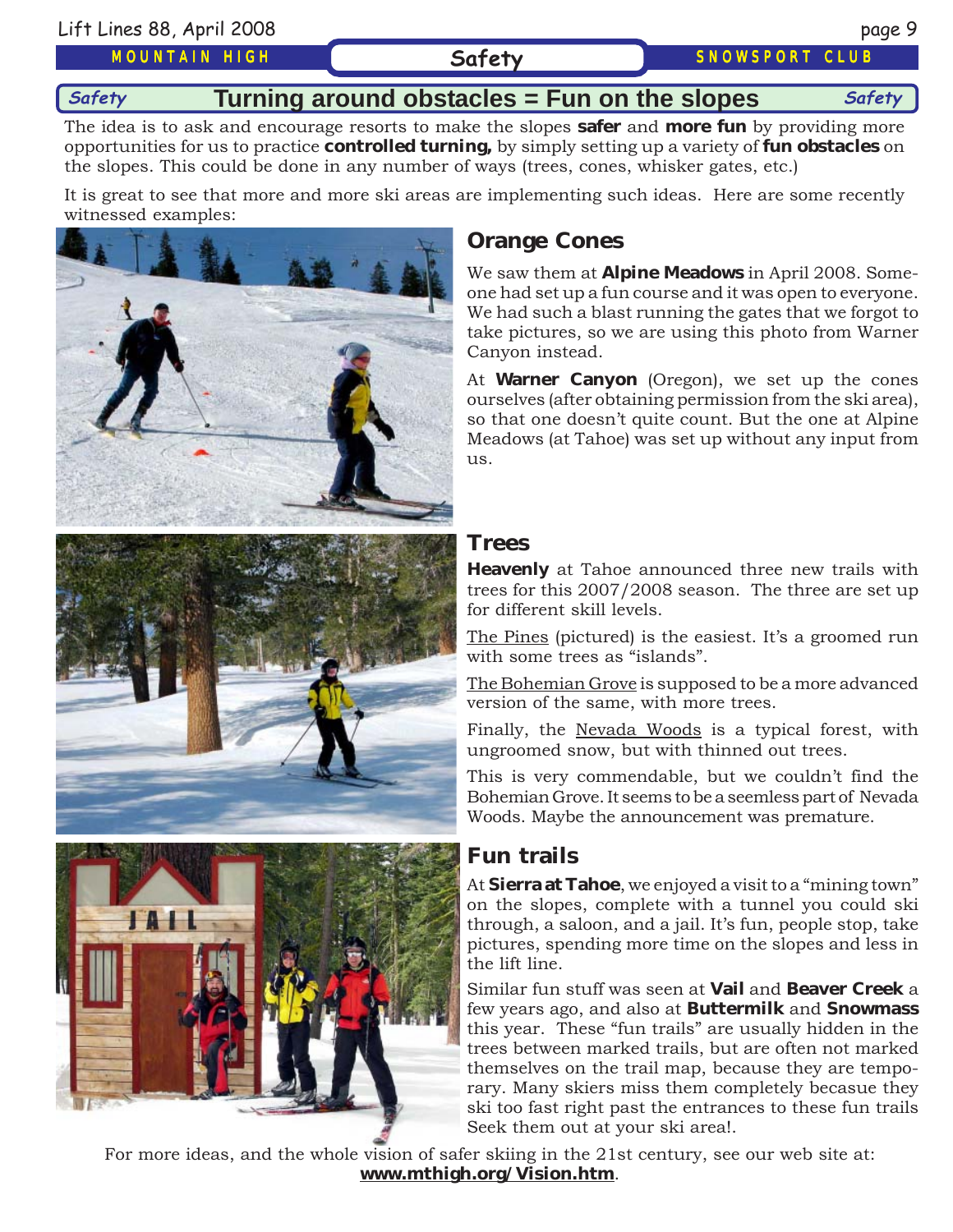# MOUNTAIN HIGH **PACRAT Racing / Ski Areas** SNOWSPORT CLUB

## page 10 Lift Lines 88, April 2008



# **How is your handicap calculated?**

In your race results, next to your time, you will see a number from 1 to 100. This is your handicap. Watch your handicap change from race to race. The smaller the number, the better you are getting.

Your **handicap** shows how much you lag behind the best possible time on any given course. If your handicap is 25, you are 25% slower than the best time.

Handicap = Your time - Best time \* 100 Best time

The **best time** is a hypothetical racer with a handicap of zero. It is calculated from the average of the tightest cluster of pacesetters with known handicaps.

```
Best time = __ Pacesetter's time______
  \sqrt{(1 + \text{Pacesetter handicap}/100)}
```
This handicap system provides a measure of your results regardless of snow conditions or length of



# *2008 PACRAT Race Results*

Of the 20 teams participating in PACRAT racing, 13 are from our Mountain High club.

The final results will not be revealed until our Rat Attack.Awards Part, but after the 4th race, there were 3 Mountain High teams in the top 3 spots: **Mt. Hoodlums, Rocket Dawgs, and Mixed Nuts,** ... and **Vertigo Madness** is only a few points behind, in 5th place. All these teams have a very good chance of placing at the very top after the final results are computed. Stay tuned!



course, because varying conditions affect everyone equally. Sticky snow will slow down even the pacesetter, against whom your results are measured. As you improve, your handicap will gradually go down.

Remember to bring your **race bib** to the après ski party, and the Rat Attack. It's your ID, proving you are a racer. Read more about PACRAT racing on our web site: **[www.mthigh.org/Racing.htm](http://www.mthigh.org/Racing.htm)**.

For any questions, contact our Racing Director at: **[Yuffiet@comcast.net](mailto:Yuffiet@comcast.net)** or phone: 503-697-7892.

# **Rat Attack Awards Party**

**April 11** (Fri.) The final results will be announced at the awards dinner and party at

> **The Refrectory** 1618 NE 122nd Ave. Portland. Phone: (503) 255-8545.

This is near Halsey St. Dinner is free for PACRAT racers, and \$28 for guests. The top teams will receive trophies. A Rat King & Rat Queen will be announced.

We need a head-count. Let you team captain know if you will attend, and if you are brining any guests.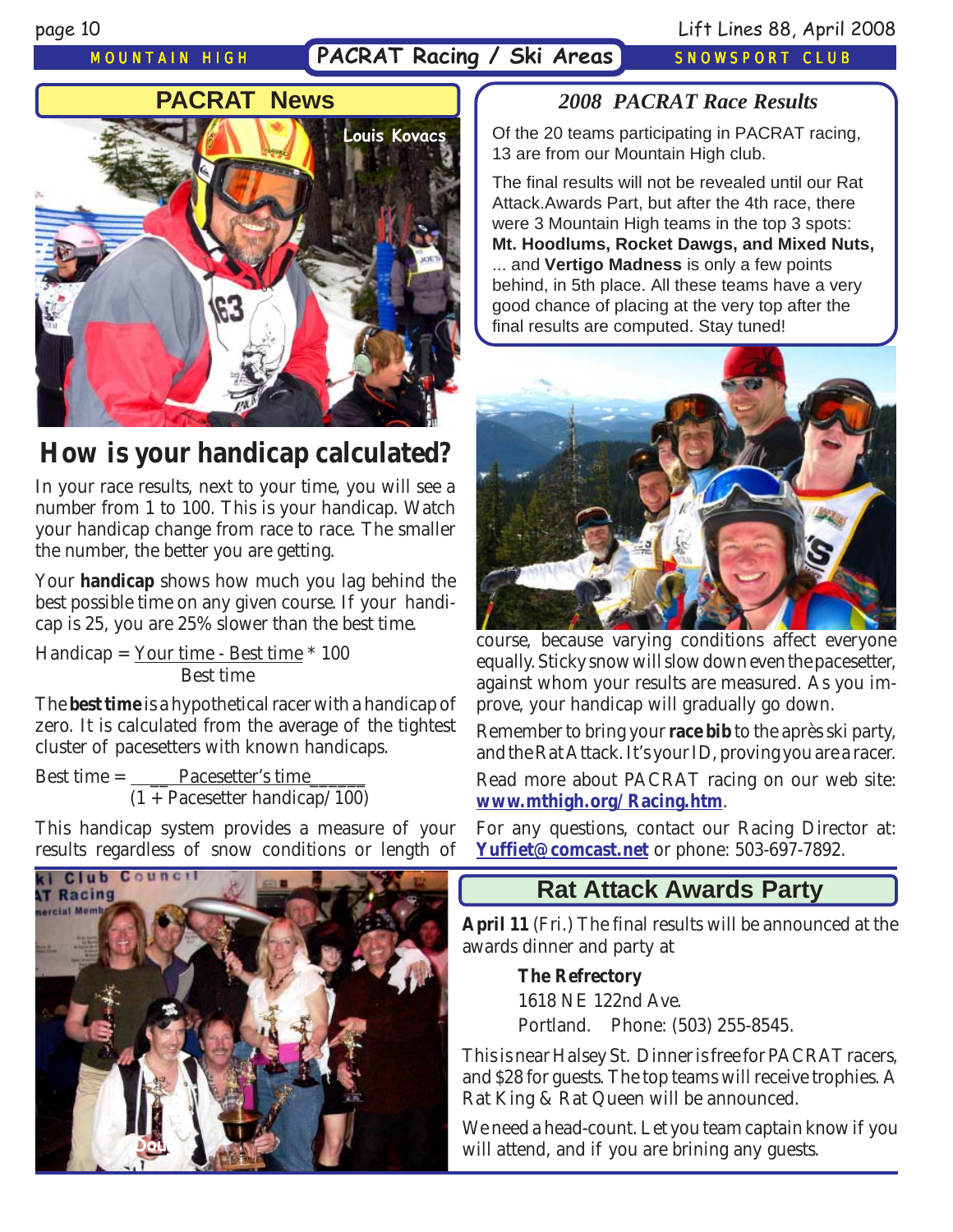### MOUNTAIN HIGH

# **Contacts / Club info**

## SNOWSPORT CLUB

# **Mountain High Meeting**

*Usually 1st Tuesday of the month.*

**May 6 (Tue.)**: Open to all who want to get more involved with the club. This is an organizational meeting to plan future events.

Gather at 6:30 pm. Start at 7 pm.

Location: **Round Table Pizza,** 10070 SW Barbur Blvd., near Capitol Hwy.

### **Newsletter Options**

If you receive the newsletter via email, you now have the option to either:

**A) Recive the complete PDF file**, as an email attachment or

**B) Receive a short email containing a link** to the PDF file on our web site.

The download time is the same, since it is the same PDF file. With **option A**, the wait is up front, when your email is dowloaded to your computer.

With **option B**, you first get a short email, asking you to click on the link. The wait time will happen only if and when you clik on that link. If you wish to change, let **[Emilio](mailto:Emilio2000@earthlink.net)** know your preference.

# **Mountain High snowsport club contacts:** General information: *inf[o@mthigh.org](mailto:info@MtHigh.org)* Web site: **w[ww.mthigh.org](http://www.mthigh.org/)**

| <b>President:</b>                        | Gary Stevenson, H: 503-257-6368,   |                                    | Web site: www.mthigh.org               |  |  |
|------------------------------------------|------------------------------------|------------------------------------|----------------------------------------|--|--|
| <i><b>Vice-President:</b></i>            | Terry White,                       | H: 503-781-4558,                   | TWhite223@msn.com                      |  |  |
| <b>Acting Secretary:</b>                 | Diane Zhitlovsky, H: 503-244-3392, |                                    | Dianezhi@hotmail.com                   |  |  |
| <b>Former Secretary:</b>                 | Sue Snelling,                      | H: 503-774-8747.                   | OptomistSue@comcast.net                |  |  |
| <i><b>Treasurer:</b></i>                 | Kurt Krueger,                      | H: 503-625-1492.                   | telek2@att.net                         |  |  |
| <b>Membership Director: Elaine Bock,</b> |                                    | $H: 503-245-7009$ ,                | SeawitchPdx@aol.com                    |  |  |
| <b>Race Director:</b>                    | Bruce Ellison.                     | H: 503-697-7892.                   | Yuffiet@comcast.net                    |  |  |
| <b>Newsletter Editor:</b>                |                                    | Emilio Trampuz, H: 1-503-378-0171, | info@mthigh.org                        |  |  |
| <b>Activities Director:</b>              | Jaxine Harris.                     | H: 503-692-9719.                   | JaxineAH@msn.com                       |  |  |
| <b>Golf:</b>                             | Cal Eddy,                          | H: 503-631-3115,                   | W: 503-805-8606, baebaw@ccwebster.net  |  |  |
| Mid-week skiing:                         | George Yun                         | H: 503-697-3055,                   | boar2m@msn.com                         |  |  |
| <b>NWSCC Rep:</b>                        | Debbi Kor,                         | $H: 503-682-1563$ ,                | W: 503-988-5138, ijustwannarun@aol.com |  |  |
| <b>Trip Directors:</b>                   | Linda McGavin,                     | H: 503-652-2840.                   | Trips@mthigh.org                       |  |  |
|                                          | Janice Jessen,                     | H: 503-636-0687,                   | jessen@iinet.com                       |  |  |
| <b>DOUGH TRANSMITTAL FORM</b>            |                                    |                                    |                                        |  |  |

Mail check payable to: Mountain High Snowsport Club, PO Box 2182, Portland, OR 97208.

| PLEASE PRINT CLEARLY:                                                       | [ ] New membership                                                                                                                                                                                                                                                                                                    | [ ] Renewal                                                                                                                                                                                                                                                                                                         | Whereas the Mountain High Snowsport Club ("Club") is an orga-<br>nization of fun loving ADULTS whose events are organized by<br>members who volunteer their efforts for the enjoyment of their                                                                                                                      |
|-----------------------------------------------------------------------------|-----------------------------------------------------------------------------------------------------------------------------------------------------------------------------------------------------------------------------------------------------------------------------------------------------------------------|---------------------------------------------------------------------------------------------------------------------------------------------------------------------------------------------------------------------------------------------------------------------------------------------------------------------|---------------------------------------------------------------------------------------------------------------------------------------------------------------------------------------------------------------------------------------------------------------------------------------------------------------------|
|                                                                             |                                                                                                                                                                                                                                                                                                                       |                                                                                                                                                                                                                                                                                                                     | fellow members and friends, please remember when I partici-<br>pate in Club events I do so at my own risk. Sporting activities,                                                                                                                                                                                     |
|                                                                             |                                                                                                                                                                                                                                                                                                                       |                                                                                                                                                                                                                                                                                                                     | indeed, any activity, includes inherent risks. I will evaluate my<br>own abilities and responsibilities and join in the Club fun as a                                                                                                                                                                               |
|                                                                             |                                                                                                                                                                                                                                                                                                                       |                                                                                                                                                                                                                                                                                                                     | responsible and considerate adult. I will not hold the Club or any<br>Club officer liable for the consequences of my decisions and my<br>behavior. The bottom line is, stuff just happens sometimes and                                                                                                             |
|                                                                             |                                                                                                                                                                                                                                                                                                                       |                                                                                                                                                                                                                                                                                                                     | the club volunteers are not to be blamed for helping us have fun.<br>Besides, the Club has no assets, except for a leftover banner,<br>some balloons, or a couple of empty beer bottles with the Club's                                                                                                             |
| <b>Email Preferences:</b><br>[ ] No changes                                 | - Newsletter (once a month): [ ] yes, link only [ ] yes, complete file [ ] no<br>- Club news & events (between newsletters): [ ] yes [ ] no<br>(same as last year) - Other ski news (NWSCC, FWSA, ski areas, trips): [ ] yes [ ] no<br>- Is it OK to share your email address with other club members? [ ] Yes [ ] No |                                                                                                                                                                                                                                                                                                                     |                                                                                                                                                                                                                                                                                                                     |
| Please take my money, and apply it toward the following Ski Club fun stuff: |                                                                                                                                                                                                                                                                                                                       |                                                                                                                                                                                                                                                                                                                     | Deposit?Paidinfull?                                                                                                                                                                                                                                                                                                 |
|                                                                             | $\Box$ Summer Membership (May. 1 — Sept. 30, 2008): Total: \$10 per person                                                                                                                                                                                                                                            |                                                                                                                                                                                                                                                                                                                     | $\frac{1}{2}$ $\frac{1}{2}$ $\frac{1}{2}$ $\frac{1}{2}$ $\frac{1}{2}$ $\frac{1}{2}$ $\frac{1}{2}$ $\frac{1}{2}$ $\frac{1}{2}$ $\frac{1}{2}$ $\frac{1}{2}$ $\frac{1}{2}$ $\frac{1}{2}$ $\frac{1}{2}$ $\frac{1}{2}$ $\frac{1}{2}$ $\frac{1}{2}$ $\frac{1}{2}$ $\frac{1}{2}$ $\frac{1}{2}$ $\frac{1}{2}$ $\frac{1}{2}$ |
| □ FWSA Convention registration (June 5-8,2008) Total \$135.                 |                                                                                                                                                                                                                                                                                                                       |                                                                                                                                                                                                                                                                                                                     |                                                                                                                                                                                                                                                                                                                     |
|                                                                             | $\Box$ Rafting (Aug. 16-17, 2008) Members: \$85. Non-members: \$100.                                                                                                                                                                                                                                                  | $\frac{1}{2}$ $\frac{1}{2}$ $\frac{1}{2}$ $\frac{1}{2}$ $\frac{1}{2}$ $\frac{1}{2}$ $\frac{1}{2}$ $\frac{1}{2}$ $\frac{1}{2}$ $\frac{1}{2}$ $\frac{1}{2}$ $\frac{1}{2}$ $\frac{1}{2}$ $\frac{1}{2}$ $\frac{1}{2}$ $\frac{1}{2}$ $\frac{1}{2}$ $\frac{1}{2}$ $\frac{1}{2}$ $\frac{1}{2}$ $\frac{1}{2}$ $\frac{1}{2}$ |                                                                                                                                                                                                                                                                                                                     |
|                                                                             | $\Box$ Annual Membership (Oct. 1, 2008 - Sept. 2009): Single (\$25); couple (\$40) \$                                                                                                                                                                                                                                 |                                                                                                                                                                                                                                                                                                                     |                                                                                                                                                                                                                                                                                                                     |
| <b>D</b> PACRAT Racing (2008/09) Total: \$85 Team name: _________________   |                                                                                                                                                                                                                                                                                                                       |                                                                                                                                                                                                                                                                                                                     | $\frac{1}{2}$ $\frac{1}{2}$ $\frac{1}{2}$ $\frac{1}{2}$ $\frac{1}{2}$ $\frac{1}{2}$ $\frac{1}{2}$ $\frac{1}{2}$ $\frac{1}{2}$ $\frac{1}{2}$ $\frac{1}{2}$ $\frac{1}{2}$ $\frac{1}{2}$ $\frac{1}{2}$ $\frac{1}{2}$ $\frac{1}{2}$ $\frac{1}{2}$ $\frac{1}{2}$ $\frac{1}{2}$ $\frac{1}{2}$ $\frac{1}{2}$ $\frac{1}{2}$ |
|                                                                             |                                                                                                                                                                                                                                                                                                                       |                                                                                                                                                                                                                                                                                                                     | $\frac{1}{2}$ $\frac{1}{2}$ $\frac{1}{2}$ $\frac{1}{2}$ $\frac{1}{2}$ $\frac{1}{2}$ $\frac{1}{2}$ $\frac{1}{2}$ $\frac{1}{2}$ $\frac{1}{2}$ $\frac{1}{2}$ $\frac{1}{2}$ $\frac{1}{2}$ $\frac{1}{2}$ $\frac{1}{2}$ $\frac{1}{2}$ $\frac{1}{2}$ $\frac{1}{2}$ $\frac{1}{2}$ $\frac{1}{2}$ $\frac{1}{2}$ $\frac{1}{2}$ |
|                                                                             |                                                                                                                                                                                                                                                                                                                       |                                                                                                                                                                                                                                                                                                                     |                                                                                                                                                                                                                                                                                                                     |
|                                                                             |                                                                                                                                                                                                                                                                                                                       |                                                                                                                                                                                                                                                                                                                     |                                                                                                                                                                                                                                                                                                                     |
|                                                                             |                                                                                                                                                                                                                                                                                                                       |                                                                                                                                                                                                                                                                                                                     |                                                                                                                                                                                                                                                                                                                     |